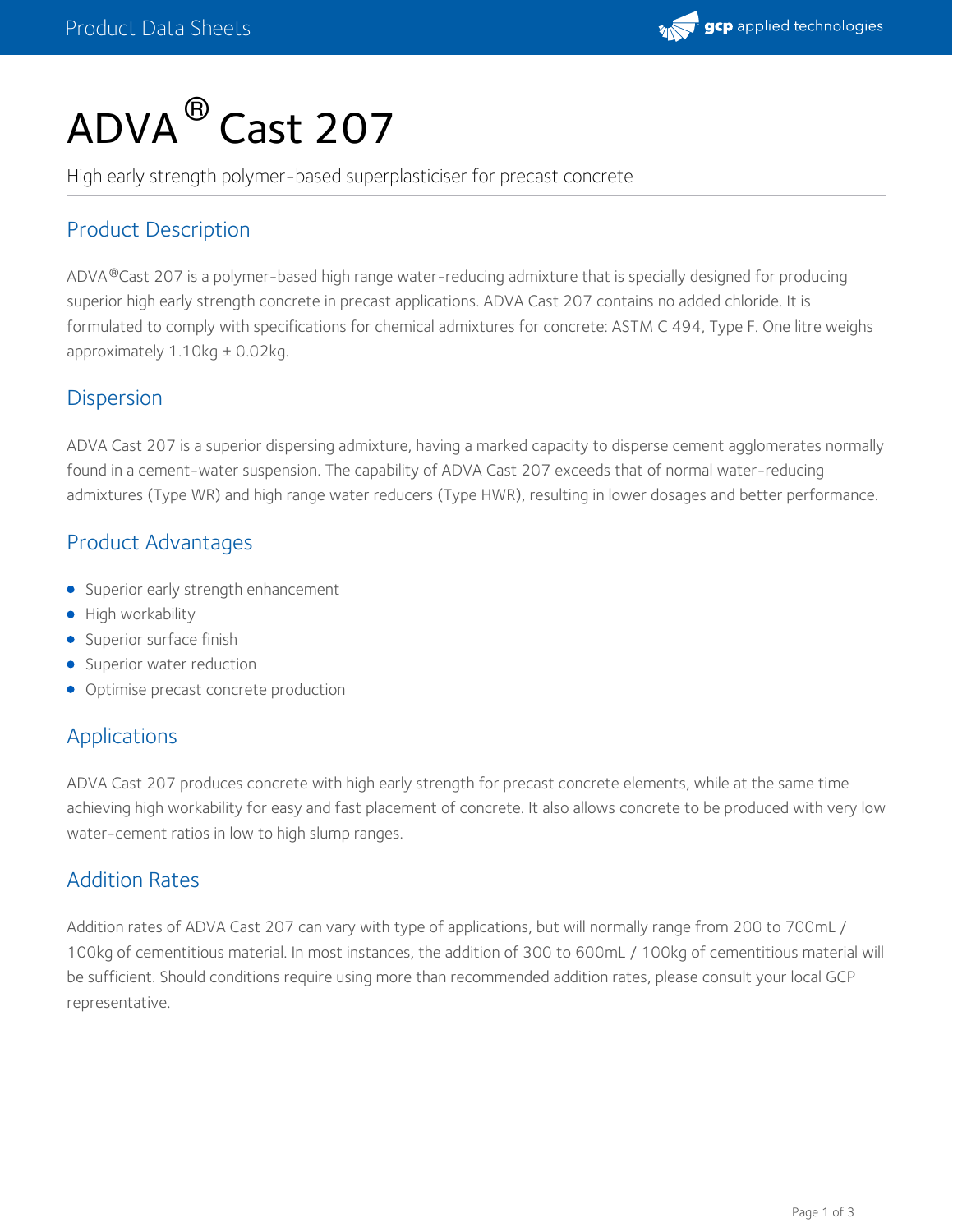

## **Compatibility**

ADVA Cast 207 is compatible with most water-reducing admixtures as well as specialty admixtures like accelerators, DCI®Corrosion Inhibitor, Eclipse®shrinkage-reducing admixture and V-MAR®rheology-modifying admixture. All admixtures should be separately added to the concrete. Pre-testing of the concrete should be performed to optimise dosages and addition sequence of these admixtures. ADVA Cast 207 should not be used with naphthalene-based products.

## Dispensing Equipment

Please contact your local GCP representative for further information regarding the dispensing equipment for this product.

## Packaging

ADVA Cast 207 is available in 205L pails and in bulk. ADVA Cast 207 contains no flammable ingredients.



## Advantages

#### Superior Early Strength Enhancement

ADVA Cast 207 accelerates cement hydration at a very early stage. Together with the very efficient dispersion effect, ADVA Cast 207 achieves very high early strength for the production of precast structural elements.

#### High Workability

ADVA Cast 207 is ideal for precast applications, where high early strength is desired, and where high workability will aid faster placement and improved mix consolidation.